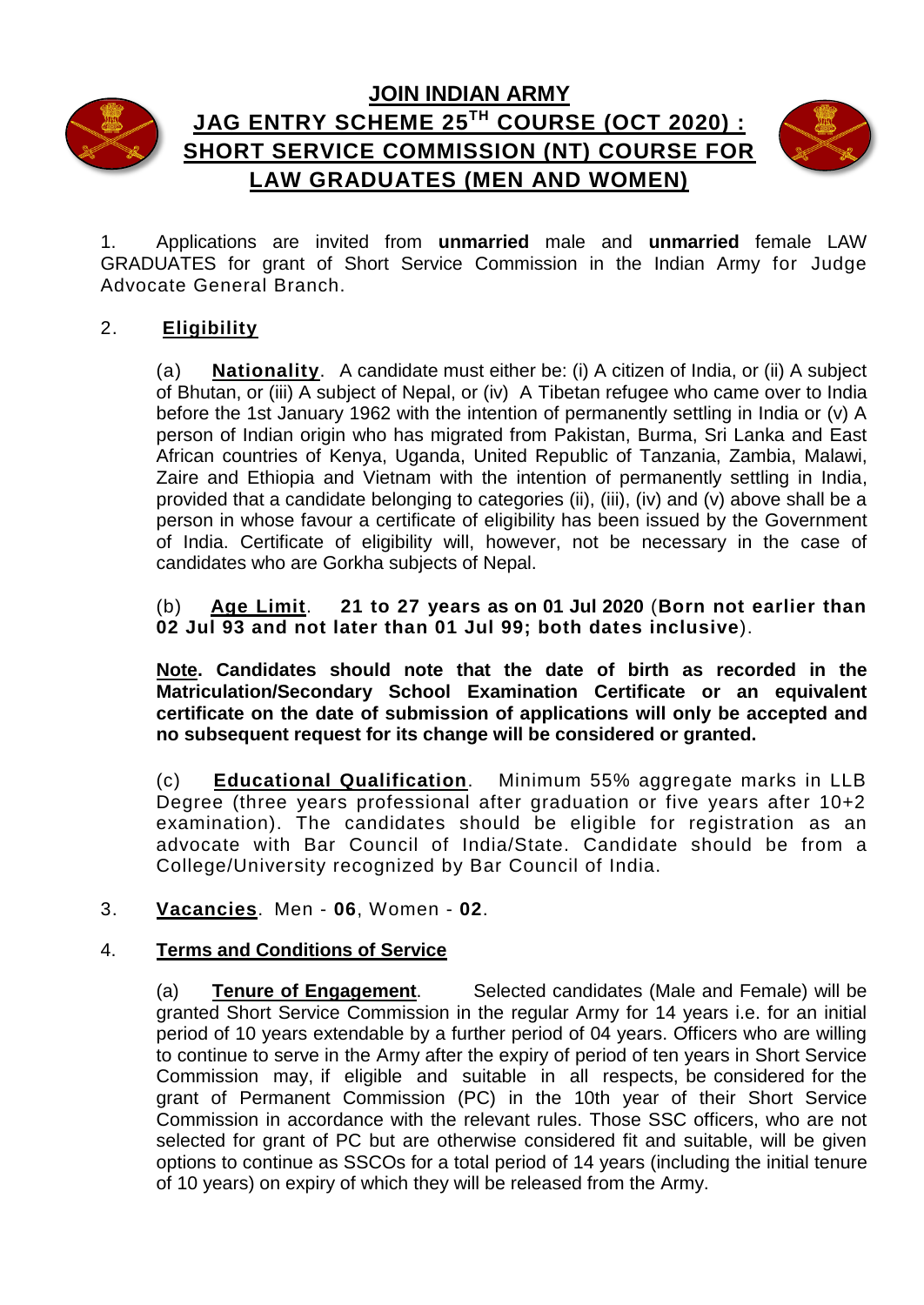(b) **Period of Probation**.An officer will be on probation for a period of 6 months from the date he/she receives his/her commission. If he/she is reported on within the probationary period as unsuitable to retain his/her commission, his/her services may be terminated any time whether before or after the expiry of the probationary period.

(c) **Ante Date Seniority**. No ante date seniority will be granted.

(d) **Termination of Commission**.An officer granted Short Service Commission will be liable to serve for ten years but his/her Commission may be terminated at any time by the Government of India for:-

- (i) Misconduct or if his/her services are found to be unsatisfactory, or
- (ii) On account of when found medically unfit, or
- (iii) If his/her services are no longer required, or
- (iv) If he/she fails to qualify in any prescribed test or course.

(v) An officer may on giving 03 months notice be permitted to resign his/her commission on compassionate grounds of which the Government of India will be the sole judge. An officer who is permitted to resign his/her commission on compassionate grounds will not be eligible for terminal gratuity.

(e) **Reserve Liability**.Short Service Commission Officers on release before or expiry of contractual length of service will carry reserve liability to serve the Army for five years plus two years on voluntary basis or up to the age of 37 years for women and 40 years for men whichever is earlier.

### 5. **Training. Duration of training is 49 weeks at OTA, Chennai.**

(a) Selected candidates will be detailed Pre-Commission for training at OTA, Chennai according to their position in the final order of merit, up to the number of available vacancies, subject to meeting all eligibility criteria.

(b) Candidates will neither be allowed to marry during the period of training nor will he/she be allowed to live with parents/Guardians. Candidates must not marry until they complete the full training at the Officers Training Academy. A candidate, who marries subsequent to the date of his/her application, though successful at the Services Selection Board interview and medical examination, will not be eligible for training. A candidate if he/she marries, while under training, shall be discharged and will be liable to refund all expenditure incurred on him/her by the government.

(c) All candidates who successfully complete Pre-Commission training at Officers Training Academy, Chennai will be awarded **'Post Graduate Diploma in Defence Management and Strategic Studies'** by University of Madras.

(d) **Cost of Training**. The entire cost of training at OTA is at Government expense. In case the Lady/Gentleman cadet is withdrawn from training academy due to reasons other than medical ground or the reasons not beyond his/her control, he/she will be liable to refund cost of training **@ Rs. 11,952/- per week till Sep 2020, thereafter a yearly escalation of 8% p.a. will be calculated on the Per Capita Cost of Training for each ensuing year** (or as notified from time to time) apart from allied charges as fixed by the government from time to time, for the period of his/her stay at OTA, Chennai.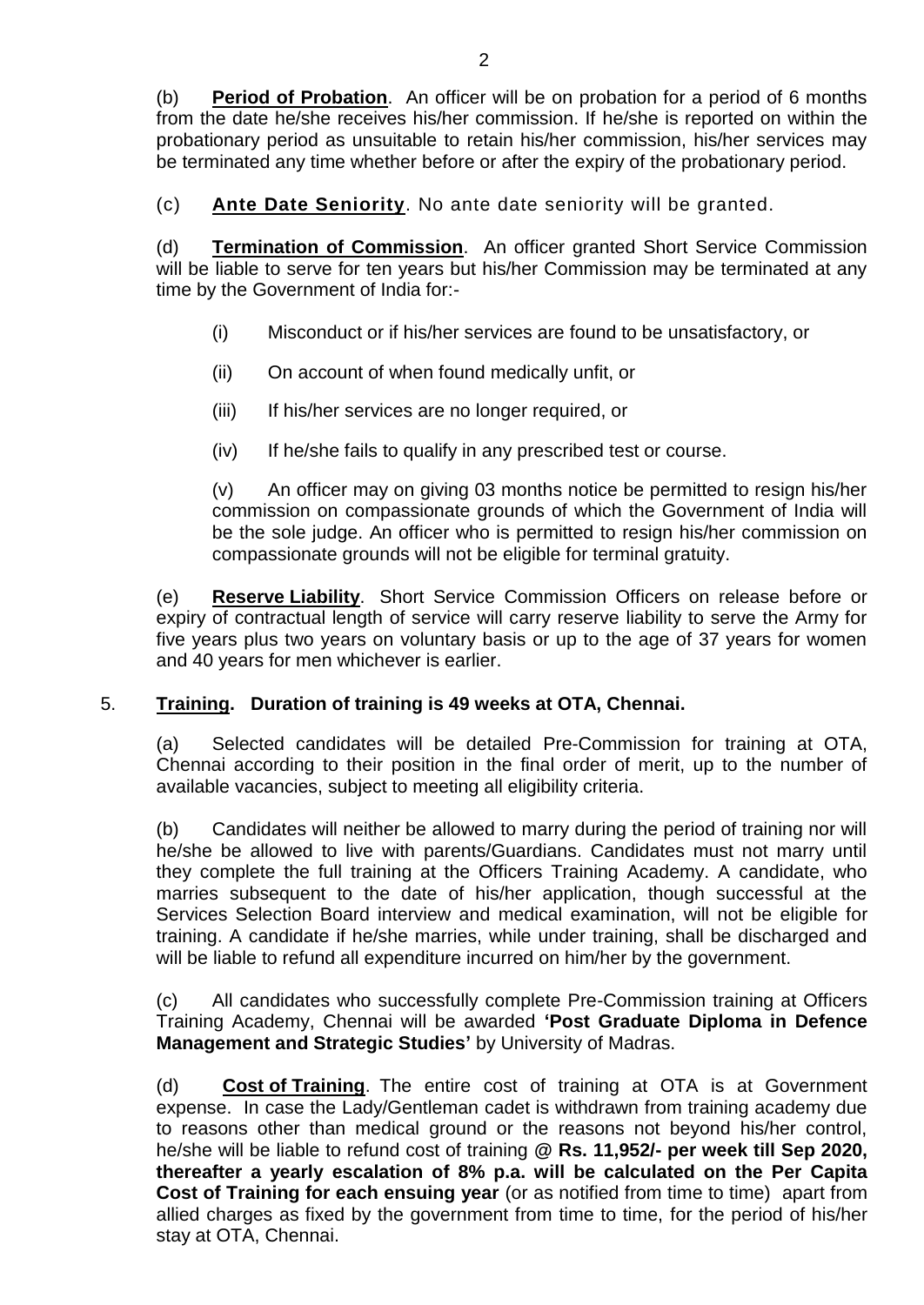6. The final allocation of Arms/Services will be made prior to passing out of gentleman cadets/Lady cadets from OTA.

## 7. **Promotion Criteria and Salary Structure**

#### (a) **Promotion Criteria**

| Rank                 | <b>Promotion Criteria</b>        |
|----------------------|----------------------------------|
| Lieutenant           | On commission                    |
| Captain              | On completion of 2 years         |
| Major                | On completion of 6 years         |
| Lt Colonel           | On completion of 13 years        |
| Colonel (TS)         | On completion on 26 years        |
| Colonel              | On selection basis subject to    |
| <b>Brigadier</b>     | fulfillment of requisite service |
| <b>Major General</b> | conditions                       |

#### (b) **Pay**

| Rank                      | Level      | (Pay in Rs.)        |
|---------------------------|------------|---------------------|
| Lieutenant                | Level 10   | 56,100 - 1,77,500   |
| Captain                   | Level 10 B | 61,300 - 1,93,900   |
| Major                     | Level 11   | 69,400 - 2,07,200   |
| <b>Lieutenant Colonel</b> | Level 12A  | 1,21,200 - 2,12,400 |
| Colonel                   | Level 13   | 1,30,600 - 2,15,900 |
| <b>Brigadier</b>          | Level 13A  | 1,39,600 - 2,17,600 |
| <b>Major General</b>      | Level 14   | 1,44,200 - 2,18,200 |

(c) **Military Service Pay (MSP)** MSP to the officers from the rank of Lt to Brig Rs 15,500/- p.m. fixed.

### (d) **Fixed Stipend for Cadet Training**

Stipend to Gentlemen or Lady Cadets during the entire Rs 56,100/-p.m.\* duration of training in Service academies i.e. during training period at OTA.

\*On successful commissioning, the pay in the Pay Matrix of the Officer Commissioned shall be fixed in first Cell of Level 10. The period of training shall not be treated as commissioned service. Arrears on account of admissible allowances, as applicable, for the training period shall be paid to cadets.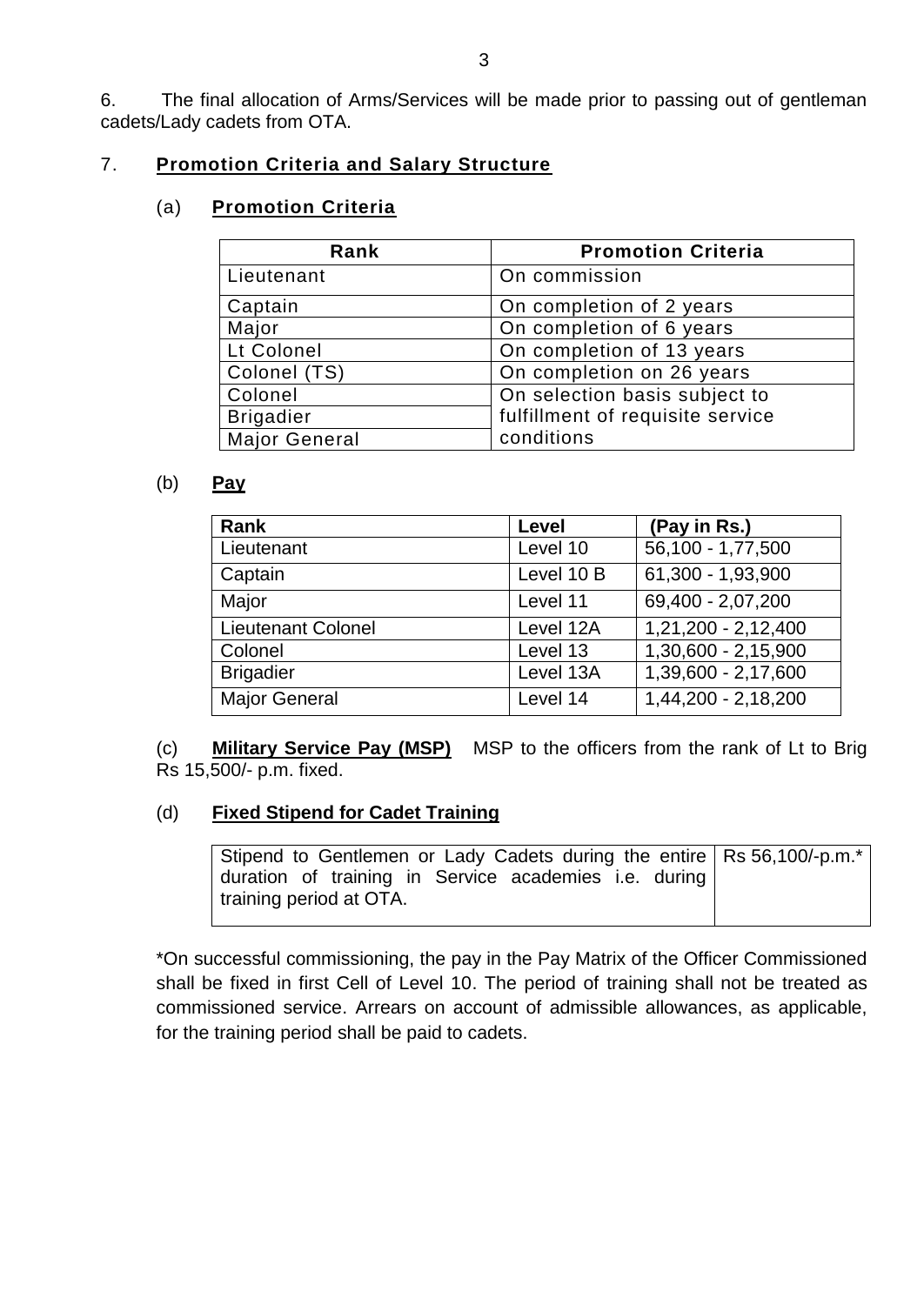#### (e) **Other Allowances**

| Dearness Allowance          | Admissible at the same rates and under the<br>same conditions as are applicable to the<br>civilian personnel from time to time |
|-----------------------------|--------------------------------------------------------------------------------------------------------------------------------|
| Para Allce                  | Rs 10500/-pm                                                                                                                   |
| Para Reserve Allce          | Rs 2625/-pm                                                                                                                    |
| Para Jump Instructor Allce  | Rs 10500/-pm                                                                                                                   |
| <b>Project Allce</b>        | Rs 3400/-pm                                                                                                                    |
| <b>Special Forces Allce</b> | Rs 25000/-pm                                                                                                                   |
| Technical Allce (Tier-I)    | Rs 3000/-pm                                                                                                                    |
| Technical Allce (Tier-II)   | Rs 4500/-pm                                                                                                                    |

(f) Depending upon rank and area of posting, officers posted to Field Areas will be eligible for the following Field Area allowances:-

| <b>Rank</b> | Level     | <b>HAFA</b><br>(Per month)    | <b>Fd Area</b><br><b>Allowance</b><br>(Per month) | Mod Fd<br><b>Area Allowance</b><br>(Per month) |
|-------------|-----------|-------------------------------|---------------------------------------------------|------------------------------------------------|
| Lieutenant  | Level 10  | Rs 16900/-                    | Rs10500/-                                         | Rs 6300/-                                      |
| and above   | and above | R <sub>1</sub> H <sub>2</sub> | R2H2                                              | 60% of R2H2                                    |

#### (g) **High Altitude Allowance**

| Rank      | Level                     | <b>CAT-I</b>                  | <b>CAT-II</b><br>$ (Per month) $ (Per month) | <b>CAT-III</b><br>(Per month) |
|-----------|---------------------------|-------------------------------|----------------------------------------------|-------------------------------|
|           | Lieutenant   Level 10 and | Rs 3400/-                     | Rs 5300/-                                    | Rs 25000/-                    |
| and above | above                     | R <sub>3</sub> H <sub>2</sub> | R <sub>3</sub> H <sub>1</sub>                | R <sub>1</sub> H <sub>1</sub> |

(h) **Siachen Allowance**. Siachen Allowance will be Rs. 42,500/- per month.

(j) **Uniform Allowance**. Subsumed into the newly proposed Dress Allowance i.e. Rs. 20,000/- per year.

#### (k) **Ration in Kind**. In Peace and Field Areas.

#### (l) **Transport Allowance (TPTA)**

| Pay Level    | <b>Higher TPTA Cities</b><br>(Per month) | <b>Other Places</b><br>(Per month) |
|--------------|------------------------------------------|------------------------------------|
| 10 and above | Rs. 7200+DA thereon                      | Rs. 3600+DA thereon                |

#### **Note**

(i) Higher TPTA Cities (UA). Hyderabad, Patna, Delhi, Ahmadabad, Surat, Bengaluru, Kochi, Kozhikode, Indore, Greater Mumbai, Nagpur, Pune, Jaipur, Chennai, Coimbatore, Ghaziabad, Kanpur, Lucknow, Kolkata.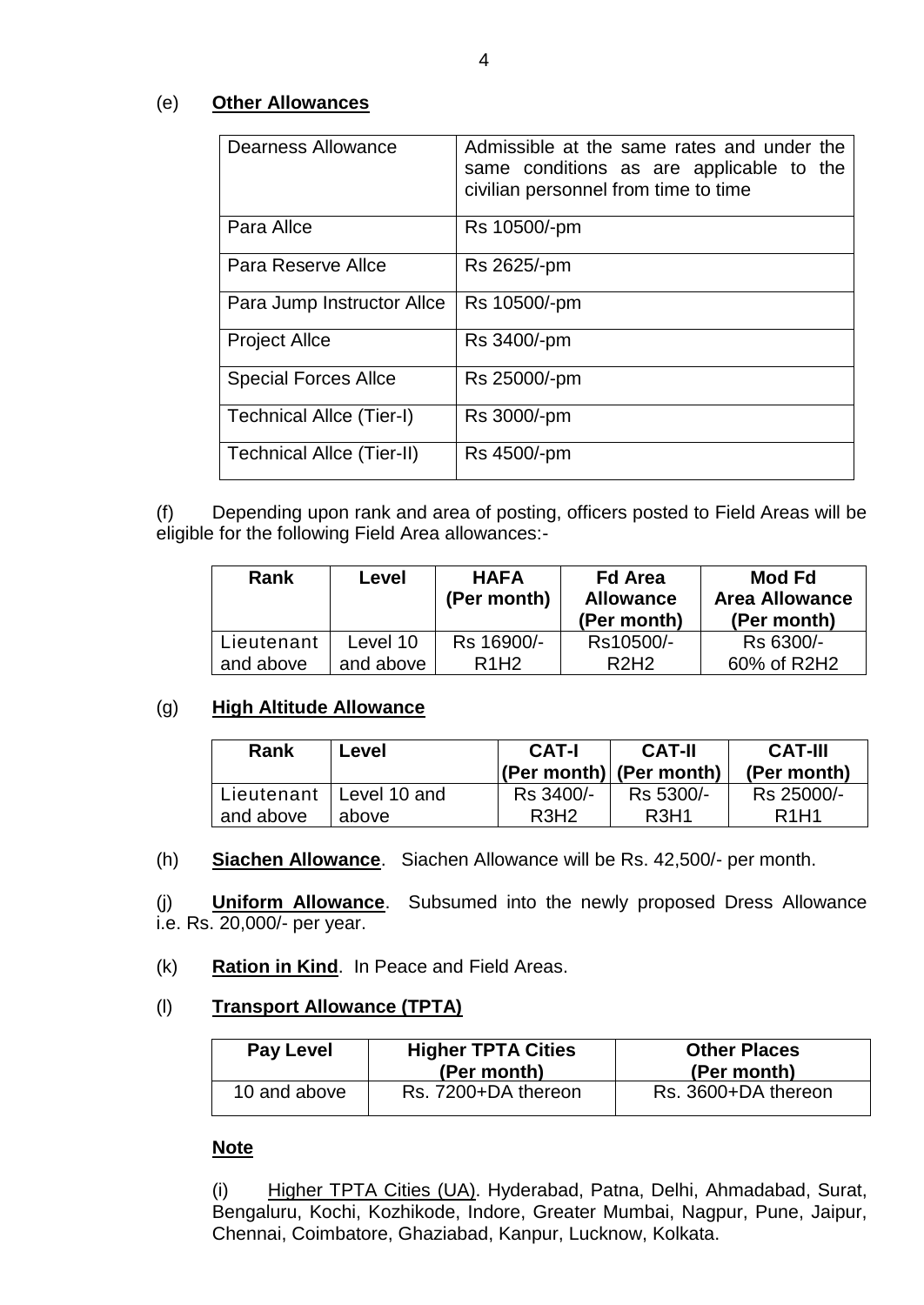(ii) The allowance shall not be admissible to those service personnel who have been provided with the facility of Government transport.

(iii) Officers in Pay Level 14 and above, who are entitled to use official car, will have the option to avail official car facility or to draw the TPTA at the rate of Rs. 15,750+DA p.m thereon.

(iv) The allowance will not be admissible for the calendar month(s) wholly covered by leave.

(v) Physically disabled service personnel will continue to be paid at double rate, subject to a minimum of Rs 2,250+ DA p.m.

(m) **Children Education Allowance (CEA)**. **Rs 2250/- per month** per child for two eldest surviving only. CEA is admissible from Nursery to  $12<sup>th</sup>$  Class.

(i) Reimbursement should be done just once a year, after completion of the financial year (which for most schools coincides with the Academic year).

(ii) Certificate from the head of institution where the ward of government employee studies should be sufficient for this purpose. The certificate should confirm that the child studied in the school during the previous academic year.

(iii) In the case of allowances specific to Defence Forces, the rates of these allowances would be enhanced by 25% automatically each time the Dearness Allowance payable on the revised pay band goes up by 50% (GoI letter No. A-27012/02/2017-Estt.(AL) dated 16 Aug 2017).

(n) **Hostel Subsidy**. **Rs 6750/- per month** per child for two eldest surviving only. Hostel Subsidy is admissible from Nursery to 12<sup>th</sup> Class.

(o) Please note that pay & allowances and rules/provisions thereof are subject to revision from time to time.

8. **Army Group Insurance Fund (AGIF)**. The Gentlemen/Lady cadets when in receipt of stipend are insured for Rs. 75 lakh with effect from 01 Oct 2016. **Those who are invalidated out by Invaliding Medical Board (IMB) on account of disability and not entitled to any pension will be provided Rs. 25 lakhs for 100 percent disability. This will be proportionately reduced to Rs 5 lakhs for 20 percent disability**. However, for less than 20 percent disability, only an Ex-Gratia Grant of Rs. 50,000/- for initial year of training and Rs. 1 lakh during the last year of training will be paid. Disability due to alcoholism, drug addiction and due to the diseases of pre-enrolment origin will not qualify for disability benefit and Ex-Gratia Grant. In addition, Gentleman/Lady cadets withdrawn on disciplinary grounds, expelled as an undesirable or voluntarily leaving the Academy will also not be eligible for disability benefits and Ex-Gratia. Subscription at the rate of Rs. 5,000/- will have to be paid in advance on monthly basis by Gentlemen/Lady cadets to become member under the main AGI Scheme as applicable to regular Army Officers. The subscription for the relegated period would also be recovered at the same rate.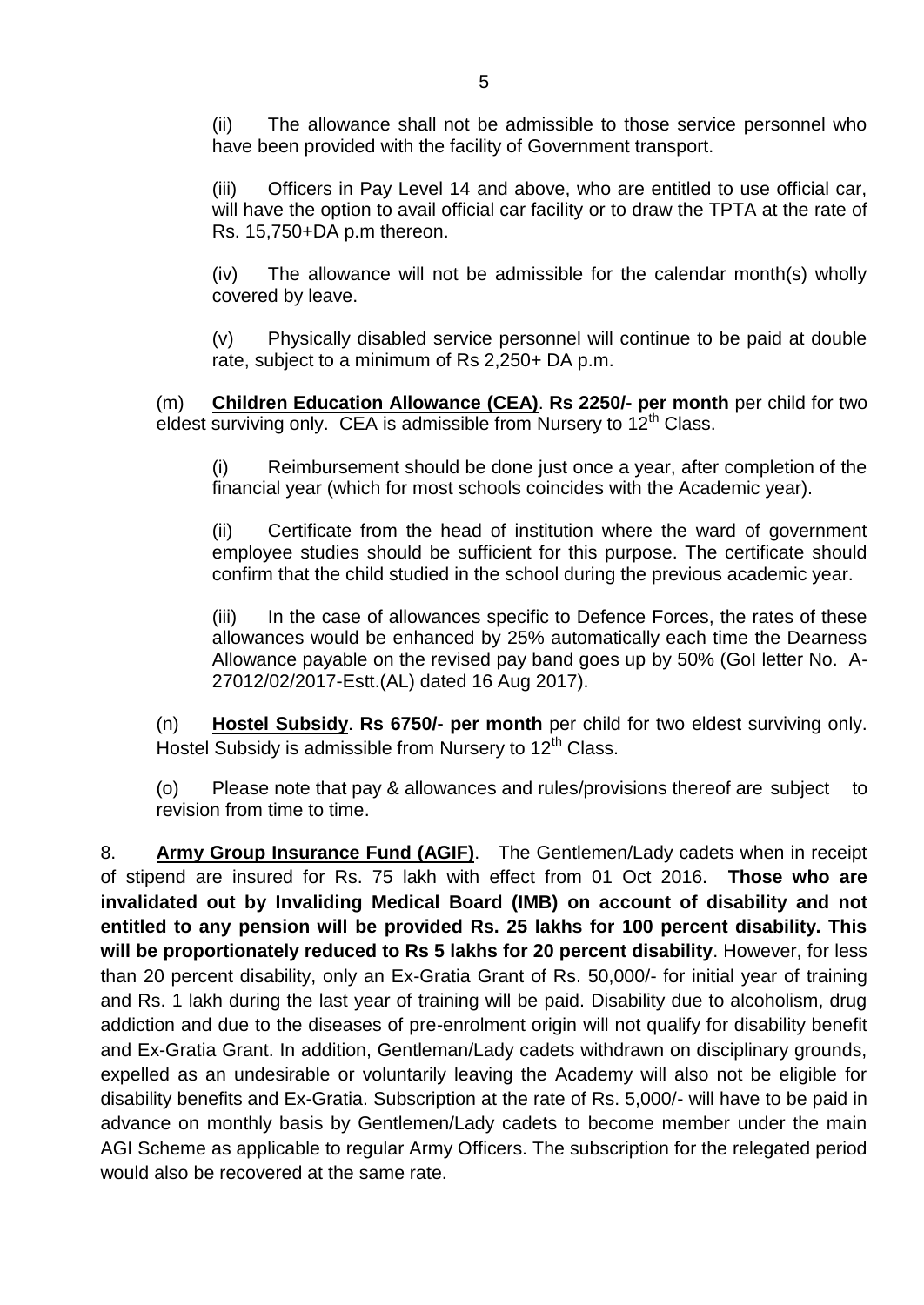#### 9. **How to Apply**

(a) Applications will only be accepted online on website **www.joinindianarmy.nic.in**. Click on **'Officer Entry Appln/Login'** and then click **'Registration'** (Registrations not required, if already registered on **[www.joinindianarmy.nic.in](http://www.joinindianarmy.nic.in/)**). Fill the online registration form after reading the instructions carefully. After getting registered, click on **'Apply Online'** under Dashboard. A page 'Officers Selection - **'Eligibility'** will open. Then click **'Apply'** shown against Short Service Commission JAG Entry Course. A page **'Application Form'** will open. Read the instructions carefully and click **'Continue'** to fill details as required under various segments. Personal information, Communication details, Education details and details of previous SSB. **'Save & Continue'** each time before you go to the next segment. After filling details on the last segment, you will move to a page **'Summary of your information'** wherein you can check and edit the entries already made. Only after ascertaining the correctness of all your details, click on **'Submit Now'**. Candidates must click on **'Submit Now'** each time they open the application for editing any details. The candidates are required to take out two copies of their application having Roll Number, 30 minutes after final closure of online application on last day.

**CANDIDATES ARE ADVISED TO READ THE NOTIFICATION CAREFULLY AND THEN FILL UP ONLINE APPLICATION FORM TO AVOID MISTAKES, AND THEREBY REJECTION OF APPLICATION.**

**Important Note 1**. **No changes to details submitted in online application can be made after closure of application. No representation in this regard shall be entertained**.

**Important Note 2**. **CGPA/Grades must be converted into Marks as per the formulae adopted by the concerned University for filling 'Marks obtained in Graduation' in online application**. **Any discrepancy observed at any stage of selection process will lead to cancellation of candidature**.

**Important Note 3**. **Candidate's name/parent's name (father & mother)/ date of birth in the profile and online application must be as per matriculation /Secondary School Examination certificate or equivalent certificate issued by the concerned Board of education. Variation in above details will lead to cancellation of the candidature.**

(b) **Self attested** copy of following documents alongwith their **originals** are to be carried to the Selection Centre by the candidates:-

(i) One copy of the Print out of application duly signed and affixed with self attested photograph.

(ii) Matriculation/Secondary School Examination Certificate or equivalent certificate and Mark Sheet issued by the concerned Board of Education.

**Note 1.** Matriculation/Secondary School Examination Certificate or equivalent certificate issued by the concerned Board of Education will only be accepted as proof of date of birth, candidate's name and parent's name (father & mother). No other document like Admit card/ Mark Sheet/Transfer certificate etc are acceptable.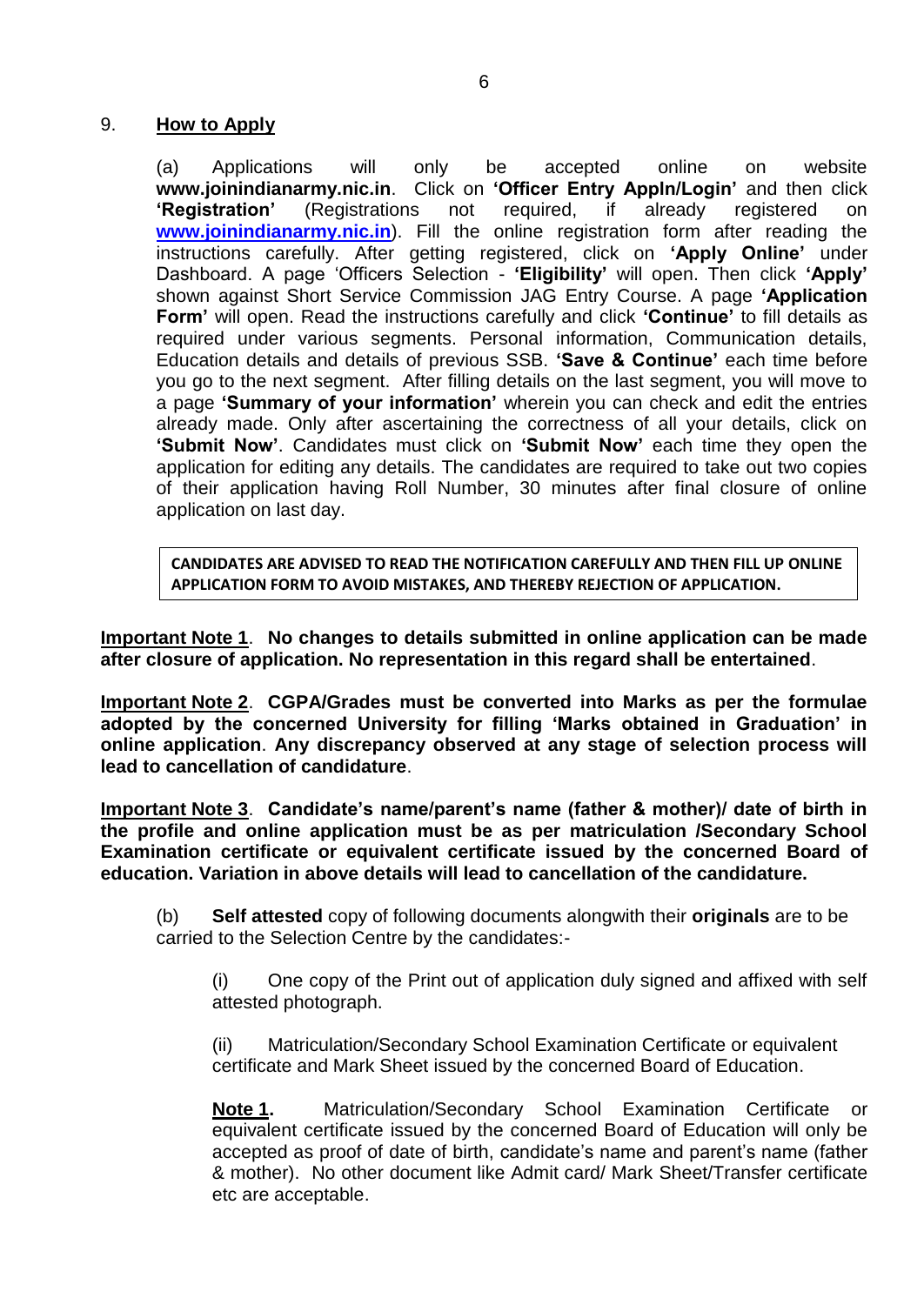**Note 2**. In case parent's name (father & mother) is not mentioned in Matriculation/Secondary School Examination certificate or equivalent certificate, the candidate is required to produce any document issued by Govt of India or States Govt such as PAN card, Aadhaar card, Passport, Driving licence etc for verification. However, candidate's name and their parent's name filled in online application must match exactly with those mentioned in the produced document.

(iii) 12th Class Certificate & Marks sheet.

(iv) Graduation Degree/Provisional Degree (in case of three years LLB after graduation).

(v) LLB Degree/Provisional Degree.

(vi) Marks sheets of all years/Semesters.

(vii) Registration with Bar Council of India/State **OR** Certificate from college / University that the LLB Course in the said institution is recognized by Bar Council of India.

(viii) Certificate issued by the University regarding formulae for conversion of CGPA/Grades into marks followed by the University.

(c) **Any candidate who does not carry the above documents for the SSB interview, his/ her candidature will be cancelled and he/she will be returned.**

(d) **All certificates in original to be carried by the candidates for SSB interview for verification.** Originals will be returned after verification at the SSB itself.

(e) The second copy of the printout of online application is to be retained by the candidate for reference. **There is no need to send any hard copy to Directorate General Recruiting**.

#### (f) **Candidates must submit only one online application**. **Receipt of multiple applications from the same candidate will result in cancellation of candidature, and NO representation will be entertained in this regard**.

(g) Candidates serving in the Armed Forces are required to inform their Commanding Officer in writing that they have applied for this examination. Applications of candidates serving in the Armed Forces, duly countersigned by the Commanding Officer should be taken alongwith all other documents as stated above to the SSB interview as and when called for the same.

10. **Selection Procedure**. The selection procedure is as follows:-

(a) **Shortlisting of Applications**. Integrated HQ of MoD (Army) reserves the right for shortlisting of applications, without assigning any reason. **After shortlisting of applications, the Centre allotment will be intimated to candidates via their email. After allotment of Selection Centre, candidates will have to log in to the website and select their SSB dates which are available on a first come first serve basis initially. Thereafter, it will be allotted by the Selection Centres.**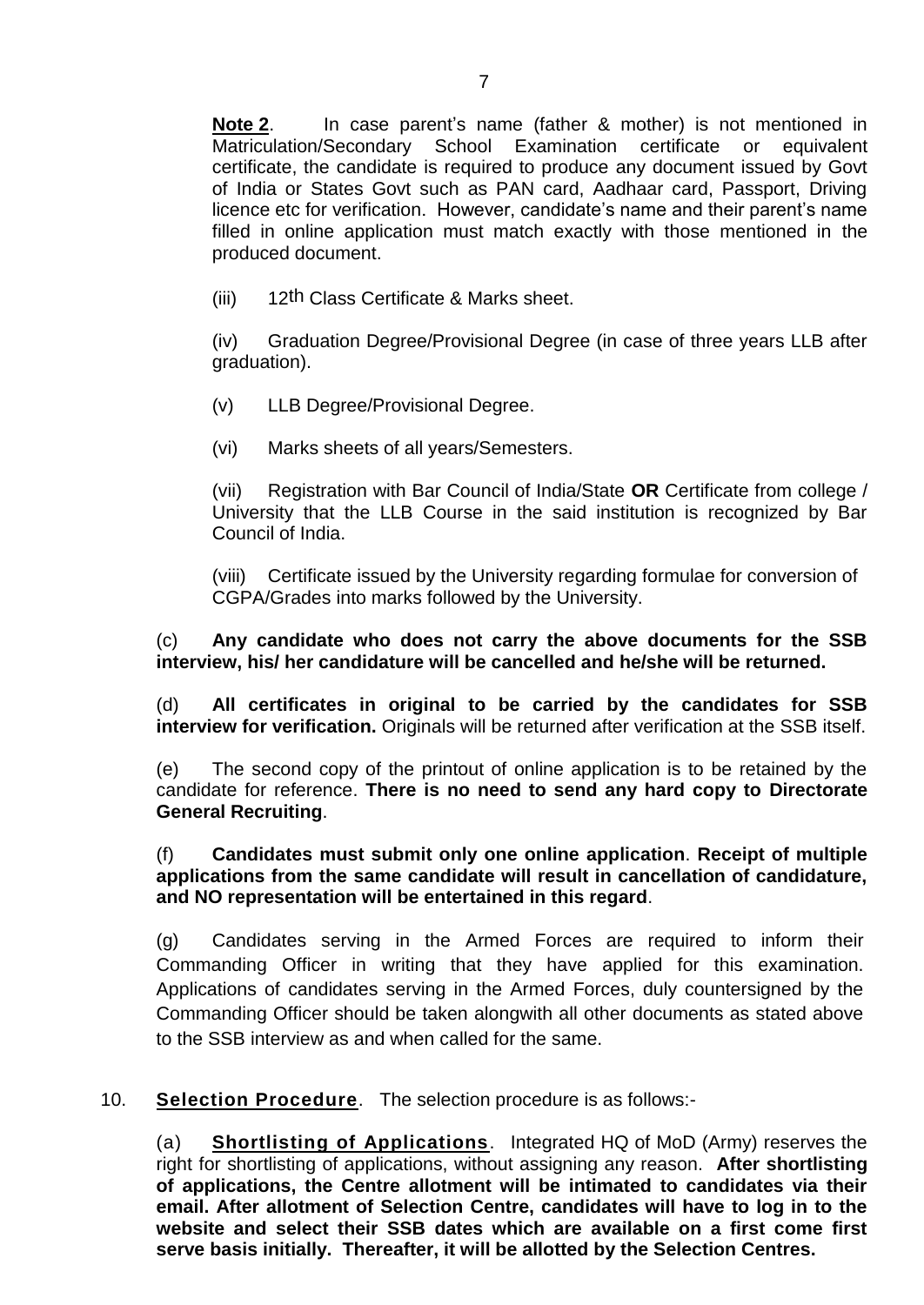(b) Only shortlisted eligible candidates will undergo SSB at Selection Centres, Allahabad(UP), Bhopal(MP), Bangalore (Karnataka) and Kapurthala (PB). Call up letter for SSB interview will be issued by respective Selection Centre on candidate's registered e-mail id and SMS only. **Allotment of Selection Centre is at the discretion of Directorate General of Recruiting, IHQ of MoD (Army) and NO request for changes will be entertained in this regard.** 

(c) Candidates will be put through **two stage selection procedure**. **Those who clear Stage I will go to Stage II**. **Those who fail in stage I will be returned on the same day**. Duration of SSB interview is **five days** and details of the same are available on official website of Directorate General of Recruiting i.e, **[www.joinindianarmy.nic.in.](http://www.joinindianarmy.nic.in/)** This will be followed by a medical examination for the candidates who get recommended after Stage II.

(d) Candidates recommended by the SSB and declared medically fit, will be issued joining letter for training in the order of merit, depending on the number of vacancies available, subject to meeting all eligibility criteria.

11. **Medical Examination**. Please visit **[www.joinindianarmy.nic.in](http://www.joinindianarmy.nic.in/)** for Medical Standards and Procedures of Medical Examination for Officers Entry into Army as applicable.

#### **Note**. **The proceedings of the Medical Board are confidential and will not be divulged to anyone. Directorate General of Recruiting has no role to play in any Medical Boards and procedure advised by the medical authorities will be strictly adhered.**

12. **Entitlement for Travelling Allowance**. Candidates appearing for SSB interview for the first time for a particular type of commission shall be entitled for AC 3-Tier to and fro railway fare or bus fare including reservation-Cum-Sleeper Charges within the Indian Limits. Candidates who appear again for the same type of commission will not be entitled to travelling allowances on any subsequent occasion. **For any query/clarification regarding admissibility or payment of travelling allowance, the candidates may directly approach the concerned Selection Centre**.

13. **MERIT LIST**. **IT IS TO BE NOTED THAT MERE QUALIFYING AT THE SSB INTERVIEW DOES NOT CONFIRM FINAL SELECTION. MERIT LIST WILL BE PREPARED ON THE BASIS OF THE MARKS OBTAINED BY THE CANDIDATE AT SSB INTERVIEW. HIGHER EDUCATIONAL QUALIFICATIONS, PREVIOUS PERFORMANCES ETC HAVE NO ROLE TO PLAY. THOSE IN THE MERIT LIST AND WHO COME WITHIN THE STIPULATED VACANCIES AND ARE MEDICALLY FIT WILL BE ISSUED JOINING LETTERS FOR PRE-COMMISSIONING TRAINING AT OTA, CHENNAI**, **SUBJECT TO MEETING ALL ELIGIBILITY CRITERIA.**

14. On joining the Army, some of Personal Restrictions in Service will be imposed in accordance with Article 33 of Constitution of India as promulgated in the Army Act and Army Rules from time to time.

15. **Change of Interview Date/ Centre**. **Request for change of SSB interview date/centre will NOT be entertained or replied**.

**Note 1**. **Any ambiguity/false information/concealment of information detected in the certificates/documents/online application will result in cancellation of the candidature at any stage of selection and thereafter.**